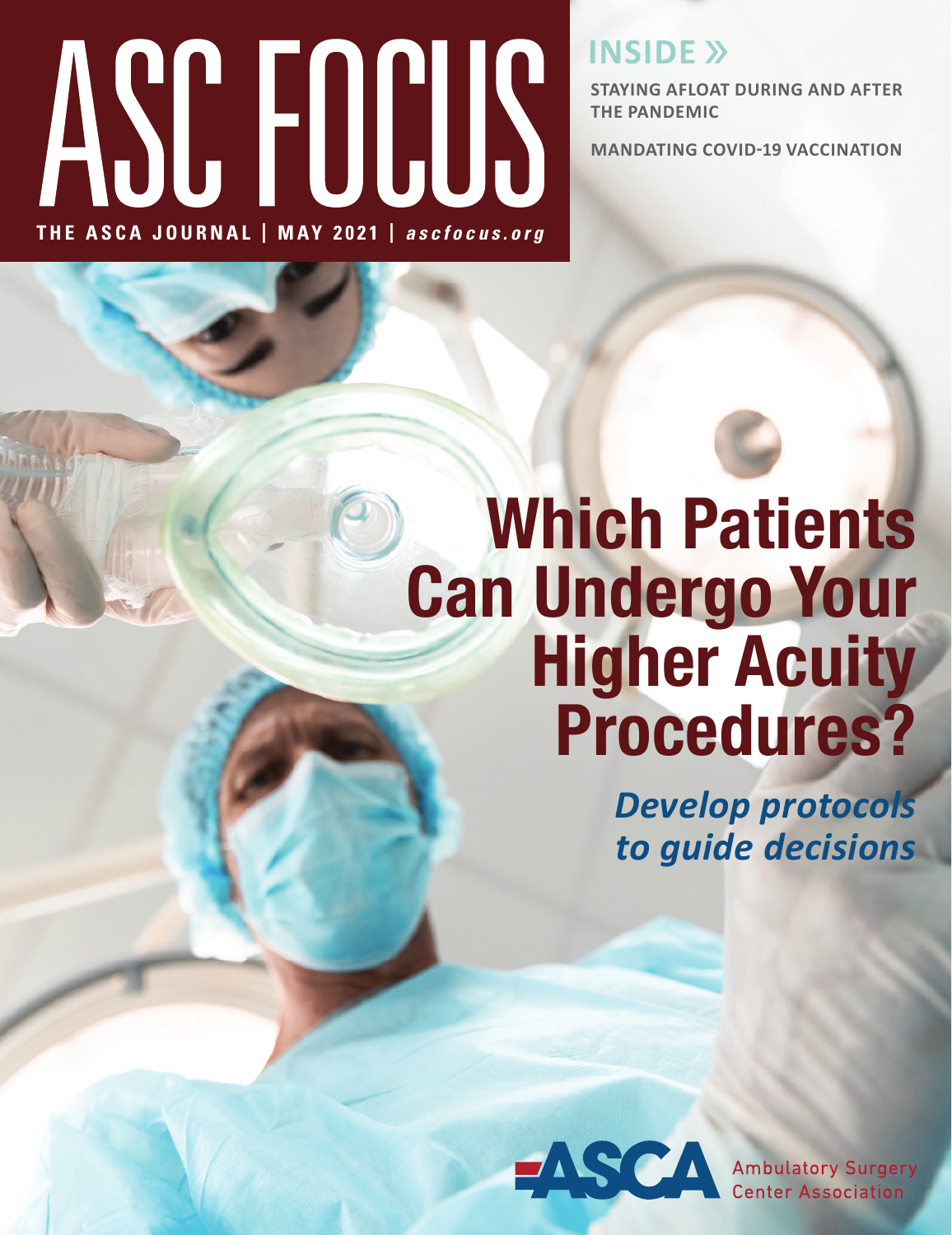#### **DOING BUSINESS**

### **Improve Your Revenue Cycle Performance**

*Graduate from 'good enough' to 'great'* **BY ANGELA MATTIODA**



To get paid, ASCs must perform a series of functions, including insurance verification, authorization, chart prep, dictation and

transcription, coding, claim submission and payment posting. When centers complete these in a reasonably efficient manner, the revenue cycle should generate enough income to cover expenses, give employees occasional raises, make periodic new investments and deliver consistent distributions. All in all, these sound like acceptable results.

ASCs, however, do not need to settle for a revenue cycle performance that is just "good enough" when greatness might be not that far out of reach.

#### **Reconcile Your Schedule**

A priority for any ASC must be reconciliation of the schedule to ensure claims are submitted. While this might sound elementary, centers often leave significant dollars on the table because they fail to consistently complete this step.

Claims can be submitted improperly for many reasons. Simple reasons could be that a team member forgets to click the "submit" button within the clearinghouse or the system rejects the attempted claim submission. Other causes of claim rejections can include mismatched payer, claims out of balance or a typographical error in a patient's identification or date of birth that prevents the system from finding the patient's file.

As important as it is to try to reduce the likelihood of rejections, they will happen. What matters more is ensuring processes are in place for reviewing and addressing them in a timely manner. Requiring staff to address



rejections within 24 hours is a valuable best practice.

Another critical aspect of schedule reconciliation is ensuring all charges are submitted. Reconciling all implants used during procedures is particularly important. Since ASCs purchase implants upfront, failure to bill for them will cause a center to lose revenue—potentially a lot of it. Yet it is common to see instances when implants are not captured during charge entry.

To better ensure implant reconciliation, ASCs should document implants purchased in the inventory module of their practice management system. This process will allow staff to print an implant log and cross-reference it so every implant is billed.

In a similar vein, ASCs are increasingly incorporating pain blocks into cases, especially for orthopedics cases. Pain blocks are covered by Medicare and most managed care contracts, so they should be billed but are often omitted from claims.

Pain blocks are typically performed by anesthesia providers. When a surgeon finishes a case with a pain block, they might not mention the pain block in their dictation. If the billing team is unaware that a pain block was administered, it could easily be left off the claim. While a single missed billing of a pain block is not likely to make a significant difference on the reimbursement for a large orthopedic case, repeated omissions will add up.

Consider these steps to help reduce the likelihood of missing an opportunity to bill for pain blocks. If you know a pain block will be ordered with a procedure, include the block's code in the schedule. Oftentimes, a pain block is added during a procedure. In these instances, the business office should add an alert in the practice manage-

The advice and opinions expressed in this column are those of the author and do not represent official Ambulatory Surgery Center Association policy or opinion.